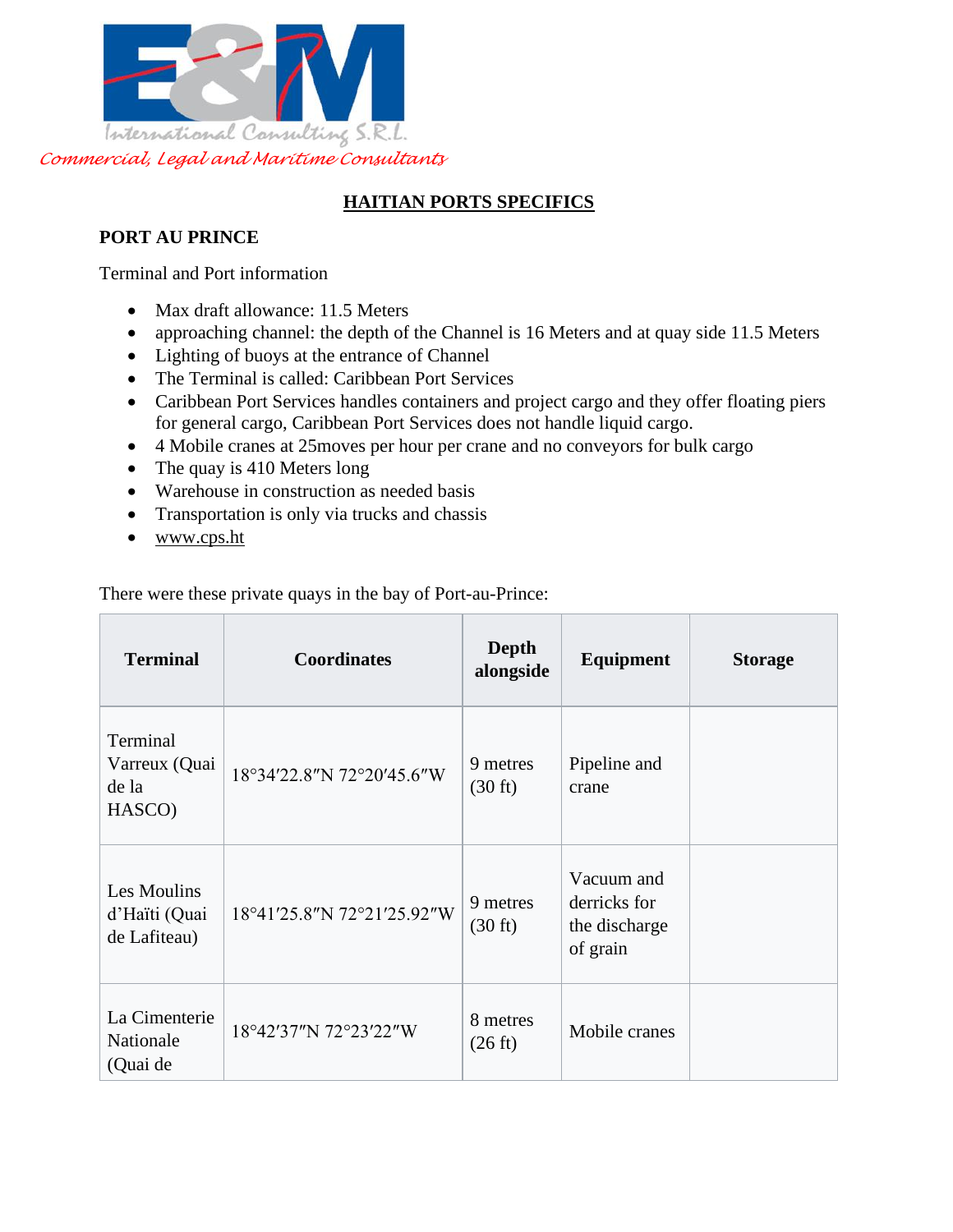

| Fond-<br>Mombin)                            |                         |                                      |                                    |                   |
|---------------------------------------------|-------------------------|--------------------------------------|------------------------------------|-------------------|
| Shell (Thor)                                | 18°32'27.6"N 72°23'06"W | $10 - 18$<br>metres<br>$(33-59)$ ft) | pipelines and<br>railway<br>wagons | 6,699,000 gallons |
| Le Ciment du<br>Sud (at Thor-<br>le-volant) | 18°32'40"N 72°23'15"W   | 12 metres<br>(39 ft)                 |                                    |                   |

The bay has 11 buoys:

# **Buoys in the port of Port-au-Prince**

| <b>ID</b>      | <b>Coordinates</b>            |
|----------------|-------------------------------|
| A              | $-18°33'13.1''N72°22'43.1''W$ |
| B              | $-18°33'19''N72°23'07.7''W$   |
| $\overline{C}$ | $-18°33'24.6''N72°23'31.5''W$ |
| D              | $-18°33'52.4''N72°22'57''W$   |
| E              | $-18°33'58.1''N72°23'20.6''W$ |
| F              | $-18°34'04.1''N72°23'45''W$   |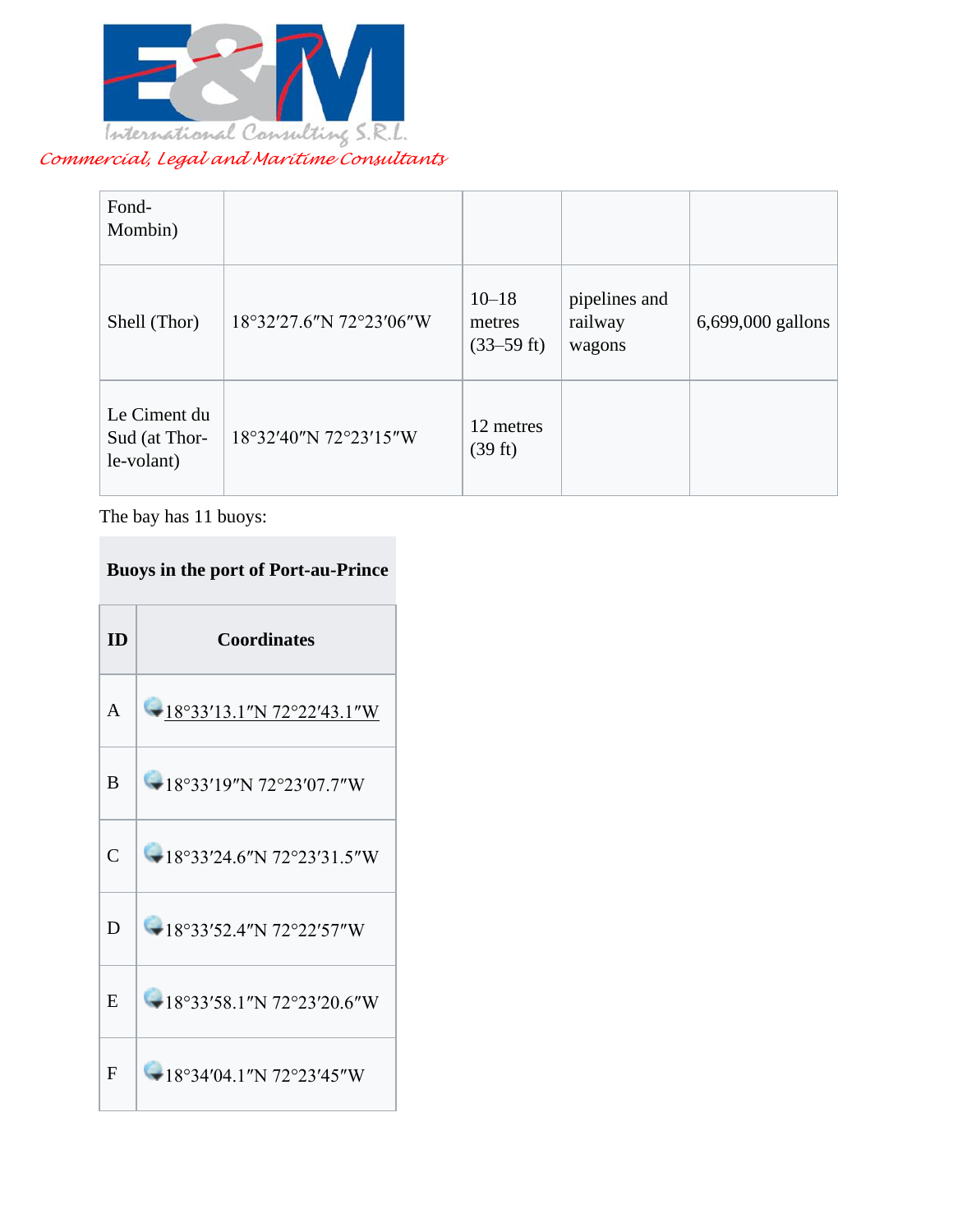



UN CODE Terminal **PORT CONTAINERS**  Number of available berths **4 (actual 2)** Total berth length (combined) **460 Meters (actual 209 Meters)**  Max Vessel Length (LOA) **215 Meters (actual 209 Meters)**  Max draft in approach **No Channel - Open Access**  Max draft alongside berth **12 Meters (actual 11 Meters)**  Distance between bollards **18.0 Meters**  Height of berth above Chart Datum **3.3 Meters** 

Distance between berth and ship side **16.5 Meters**  Number of Mobile Harbour Cranes Available **2 Liebherr model #: MLH-420**  Mobile harbour Cranes Maximum Outreach Safe Working Lift Under Spreader/hook Mobile harbour Cranes Capacity **124 Tons**

### **PORT LAFITO**

Position **Latitude: 18°41.3 Longitude: 72°21.5**  Material used for fendering **Offroad tires, 2 deep 1.5 Meters wide x 1.5 Meters deep 48 Meters**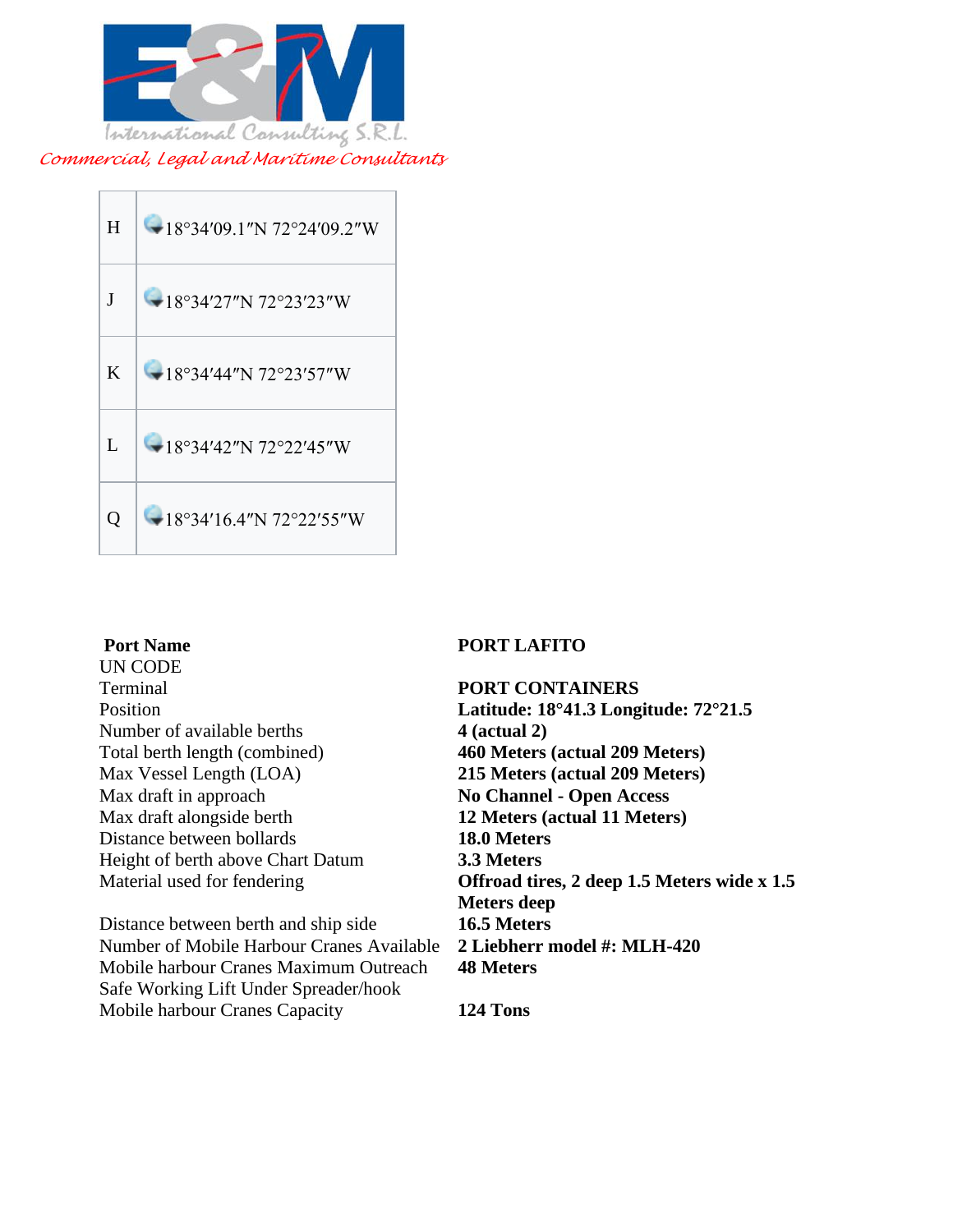

**Berth Policy : The berthing priority AT PORT LAFITO is given to Container vessels. The Port Operators as the Managers and regulator have the prerogative to instruct vessel to vacate berth on the vessel's account to shift to anchorage and to temporarily interrupt discharging operations, in order to open berth for the Container Liner Service Industry. This is based on a case by case basis. This information is provided in order for all parties to be aware prior to vessel's arrival in port and in case substantial additional charges might be involved.**

# **DINASA (THOR) PORT**

# **Web: http//: www.dinasa.ht**

**Coordinates:** Lat: 18°32′27.6″N / Long: 72°23′06″W.

**Depth alongside:** 10–18 meters (33–59 ft).

**Anchorage area:** 61 - 65 feet (18.6 - 19.8 meters)

**Equipment:** Pipelines for oil and railway wagons

**Storage capacity:** 6,699,000 gallons (1.5000.000 bbs).

**Supplies:** 

Provisions: Yes

Water: Yes

Fuel Oil: Yes

Diesel Oil: Yes

There are four depot operators in the port: Agemar, IMT, MLH, and Haiti Terminals.

1. Berth and fenders.

# **This terminal has 04 buoys as a mooring arrangement.**

2. Number of tugs that are used when berthing/unberthing.

### **02 tugboats are commonly used.**

3. Bollard pull or HP of tugs that are used.

### **Bollard Pull: 85 Tons and 70 Tons.**

### **HP: 4000 HP and 3200 HP**

4. Mooring Arrangement Plan for MR (50k DWT) tanker berthing.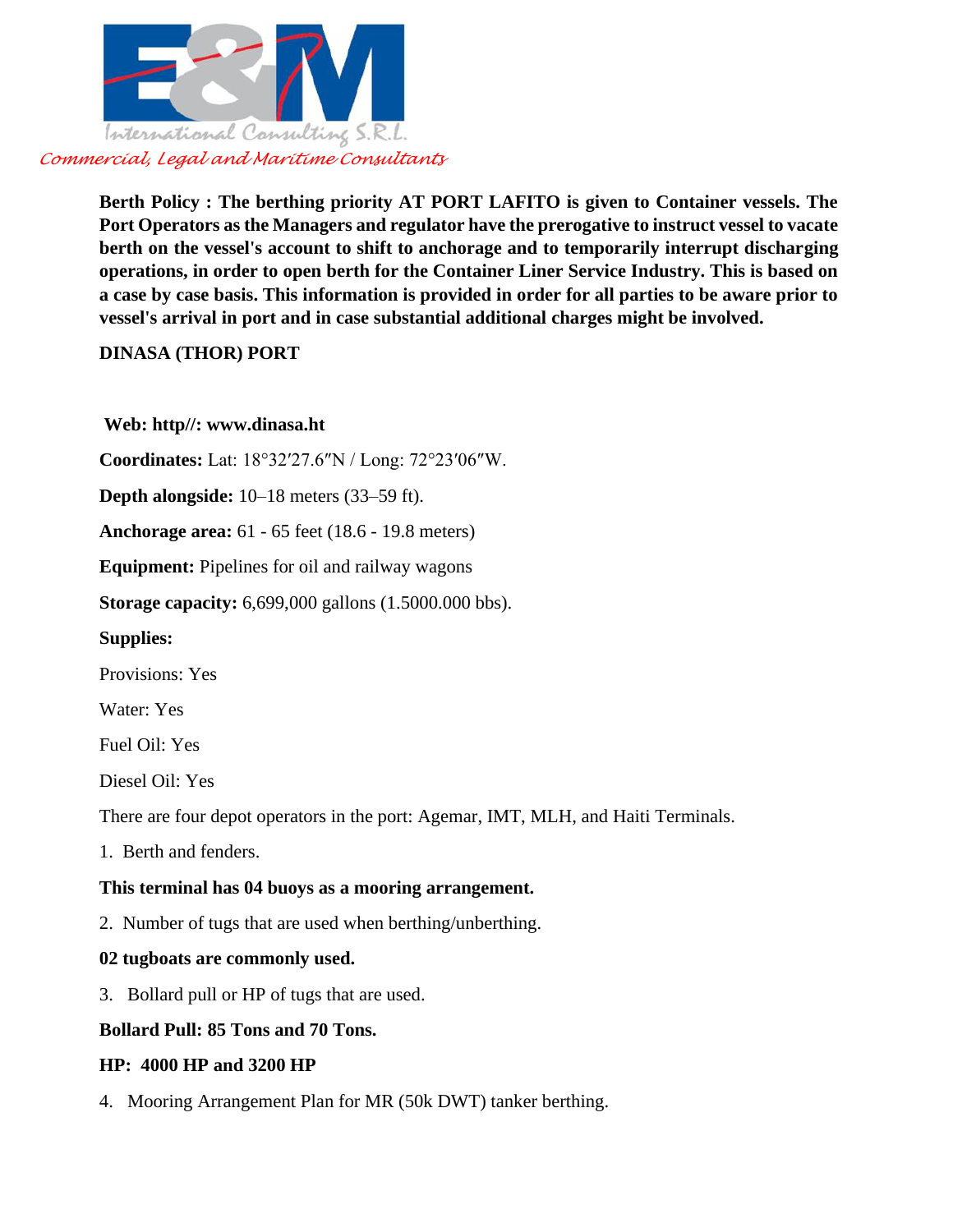

- **01 buoys on forward – Starboard side.**
- **01 buoys on forward – Port side.**
- **01 Buoys on aft – Starboard side.**
- **01 Buoy on aft – Port side.**
- 5. Any other local information that would be of assistance.

### **Services Available: Medical facilities.**

**Supplies: Provision and Fuel Oil (HFO).**

# **VERREAUX PORT**

1. Exact area (coordinates) where MR tankers usually call.

**There are no exact coordinates. In this port, the boat must be 100 miles away from the terminal and call to the pilot station by VHF 16 in order to receive the exact location.**

2. Berth and fenders.

 **Due to the fact that this is a restricted area, the requested information could not be supplied by our local agents.**

**Our recommendation is that once you have confirmed the voyage to this port, you should request this information to the local agency that will attend to the vessel.**

3. Number of tugs that are used when berthing/unberthing.

**02 tugboats are commonly used.**

4. Bollard pull or HP of tugs that are used.

### **Bollard Pull: 85 Tons and 70 Tons.**

### **HP: 4000 HP and 3200 HP**

6. Mooring Arrangement Plan for MR (50k DWT) tanker berthing.

**2 mooring bollards on the forward (one bollard for forward lines and one bollard for spring lines).**

**2 mooring bollards on the aft (one bollard for aft lines and one bollard for spring lines).**

**1 oversized fender**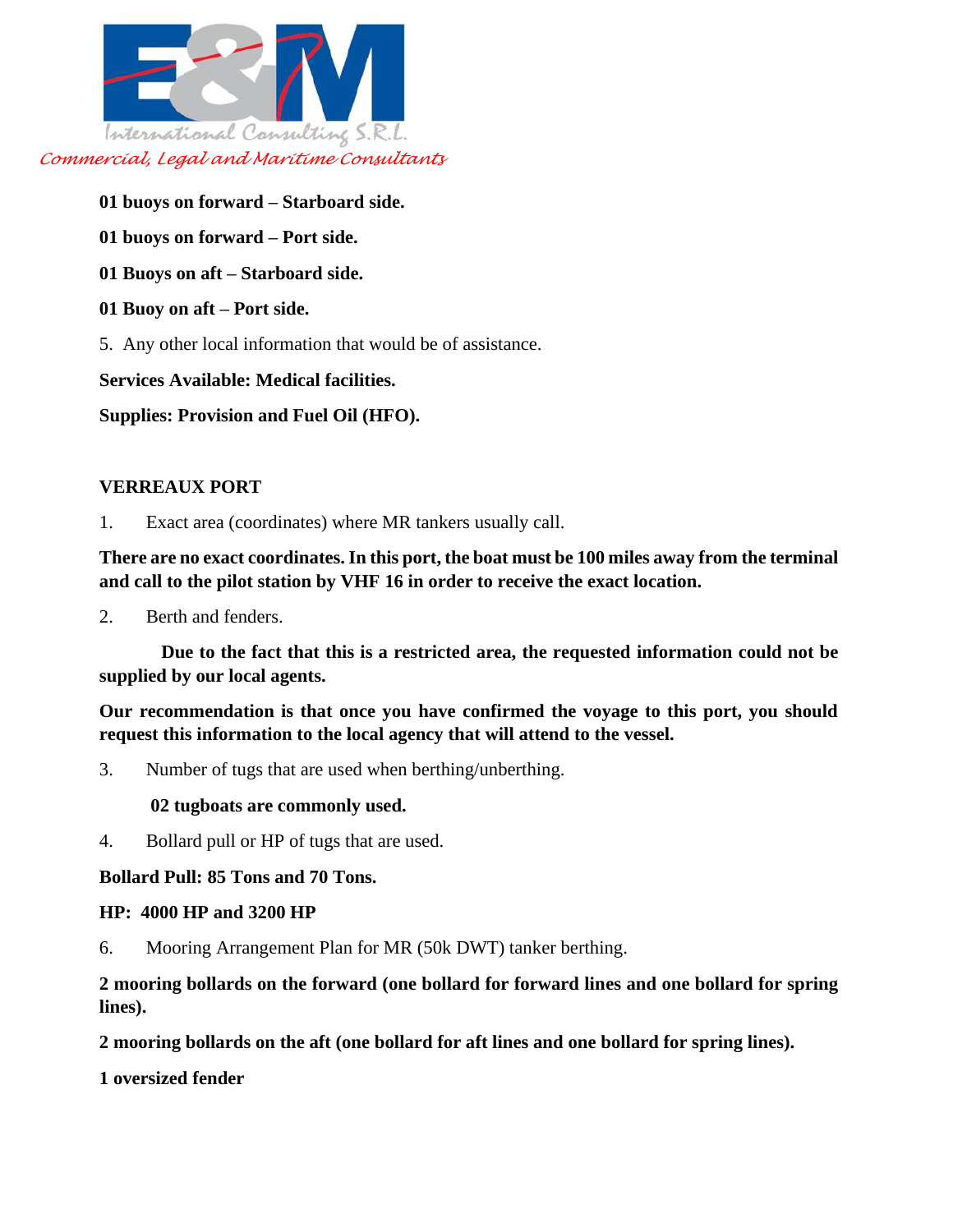

7. Have the berth and its fittings (fenders, bollards) been maintained regularly and are in good condition?

**This information cannot be provided by our local agent due to the fact that this is a restricted area. Our representative asked the loading master whether any vessel has submitted recently a letter of protest regarding the fender or mooring devices due to poor conditions. We were informed that no recent record was found of any letter of protest issued in reference to this matter. Therefore, we could consider that the fender and bollards are in good condition.**

8. Any other local information that would be of assistance.

**Services Available: Medical facilities and garbage disposal.**

**Supplies: Provision, Fresh Water and Fuel Oil (HFO).**

# **PUBLIC PORT OF GONAIVES**

In 2008, the port was badly hit by the Hurricanes Hanna and Ike which damaged the main infrastructure. In 2012, first activities were taken up by APN to reactivate the small port. The pier head of the jetty still shows damages; however, the two sides of the jetty can be used to more coasters and short sea vessels.

| <b>Port Location and Contact</b>          |                                                   |  |  |
|-------------------------------------------|---------------------------------------------------|--|--|
| Country                                   | Haiti                                             |  |  |
| <b>Province or District</b>               | Gonaives                                          |  |  |
| <b>Nearest Town or City</b>               | Gonaives                                          |  |  |
| with Distance from Port                   | $0 \text{ km}$                                    |  |  |
| <b>Port's Complete Name</b>               | Port de Gonaives                                  |  |  |
| Latitude                                  | 19.44793                                          |  |  |
| Longitude                                 | $-72.69668$                                       |  |  |
| <b>Managing Company or Port Authority</b> | <b>Autorite Portuaire Nationale (APN)</b>         |  |  |
| <b>Management Contact Person</b>          | apnpap@apn.gouv.ht (generic APN<br>contact email) |  |  |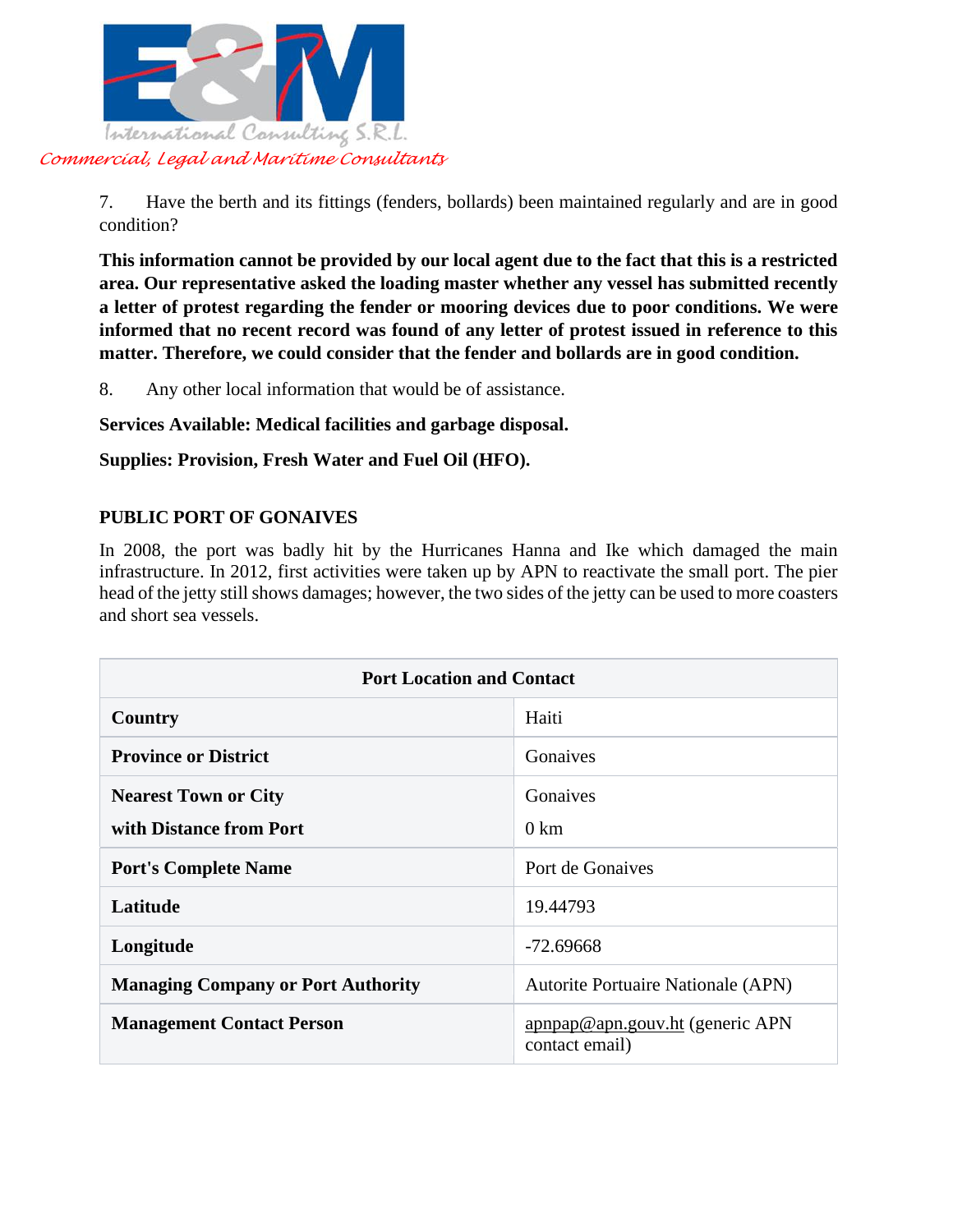

| <b>Nearest Airport and Airlines with Frequent</b><br><b>International Arrivals/Departures</b> | Aéroport international de Cap-Haitien<br><b>American Airlines</b> |
|-----------------------------------------------------------------------------------------------|-------------------------------------------------------------------|
|                                                                                               | InterCaribbean Airways                                            |
|                                                                                               | <b>IBC</b> Airways                                                |

### Berthing Specifications

| <b>Type of Berth</b>      | Quantity | Length | <b>Maximum</b> | <b>Comments</b> |
|---------------------------|----------|--------|----------------|-----------------|
|                           |          | (m)    | Draft $(m)$    |                 |
| <b>Conventional Berth</b> |          | 45     | 3.3            |                 |
| <b>Container Berth</b>    |          |        |                |                 |
| <b>Silo Berth</b>         |          |        |                |                 |
| <b>Berthing Tugs</b>      |          |        |                |                 |
| <b>Water Barges</b>       |          |        |                |                 |

### Port Handling Equipment

No handling equipment on the berth, equipment and stevedores must be organized individually by agents. Small (wooden) coasters can by unloaded manually, for larger vessels ships gear is mandatory. In case of positioning crane(s) on the wharf, its weight capability must be calculated prior operation.

| Equipment                 | <b>Available</b> | <b>Total Quantity and</b><br><b>Capacity Available</b> | <b>Comments on Current</b><br><b>Condition and Actual</b><br><b>Usage</b> |
|---------------------------|------------------|--------------------------------------------------------|---------------------------------------------------------------------------|
| <b>Dockside Crane</b>     | No               |                                                        |                                                                           |
| <b>Container Gantries</b> | No               |                                                        |                                                                           |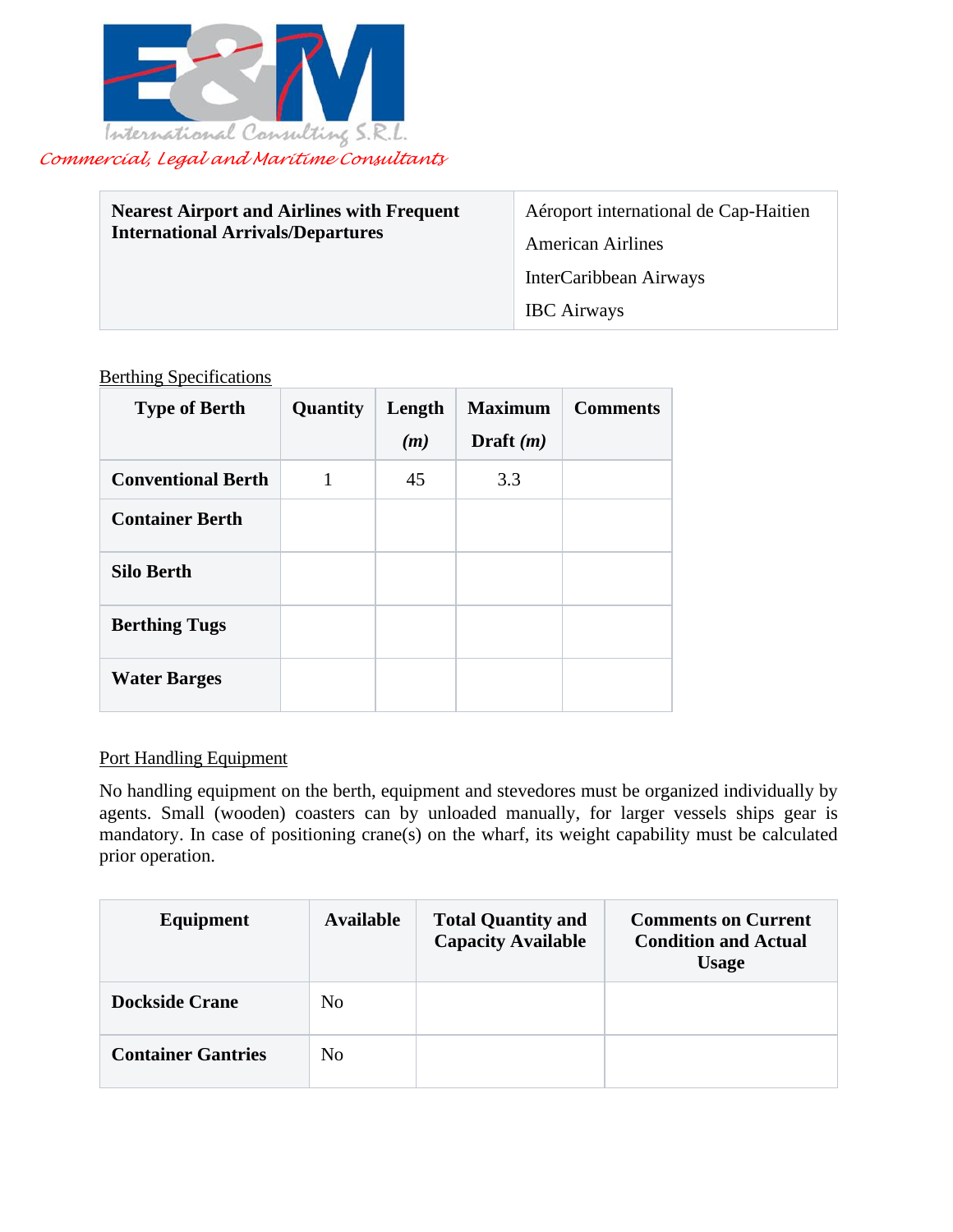

| <b>Mobile Cranes</b>                                  | N <sub>o</sub>         |  |
|-------------------------------------------------------|------------------------|--|
| <b>Reachstacker</b>                                   | N <sub>o</sub>         |  |
| <b>RoRo Tugmaster (with</b><br>Trailer)               | N <sub>o</sub>         |  |
| <b>Grain Elevator with</b><br><b>Bagging Machines</b> | <b>Not</b><br>assessed |  |
| <b>Transtainer</b>                                    | <b>Not</b><br>assessed |  |
| <b>Forklifts</b>                                      | <b>Not</b><br>assessed |  |

### **Storage Facilities**

| <b>Storage Type</b>       | <b>Number of Storage Facilities</b> | Area $(m^2)$ |
|---------------------------|-------------------------------------|--------------|
| <b>Bagged Cargo</b>       | Not assessed                        |              |
| <b>Refrigerated Cargo</b> | Not assessed                        |              |
| <b>General Cargo</b>      | Not assessed                        |              |

The open storage area close behind the pier construction is mainly used for the storage of used cars, mixed up with a small number of empty containers. There is no covered storage available.

Security

Security rules are in force, executed by APN.

# **PRIVATE PORT OF GONAIVES**

The private port is located about 3 km out of the city. The road to the port is in a very bad condition. In the rainy season, it might become impassable which consequently blocks vehicle access to the berth. TEGOSA (Terminal Gonaives S.A.) is owned by the MEVS Group, which also owns Terminal Varreux (TEVASA) in Port-au-Prince.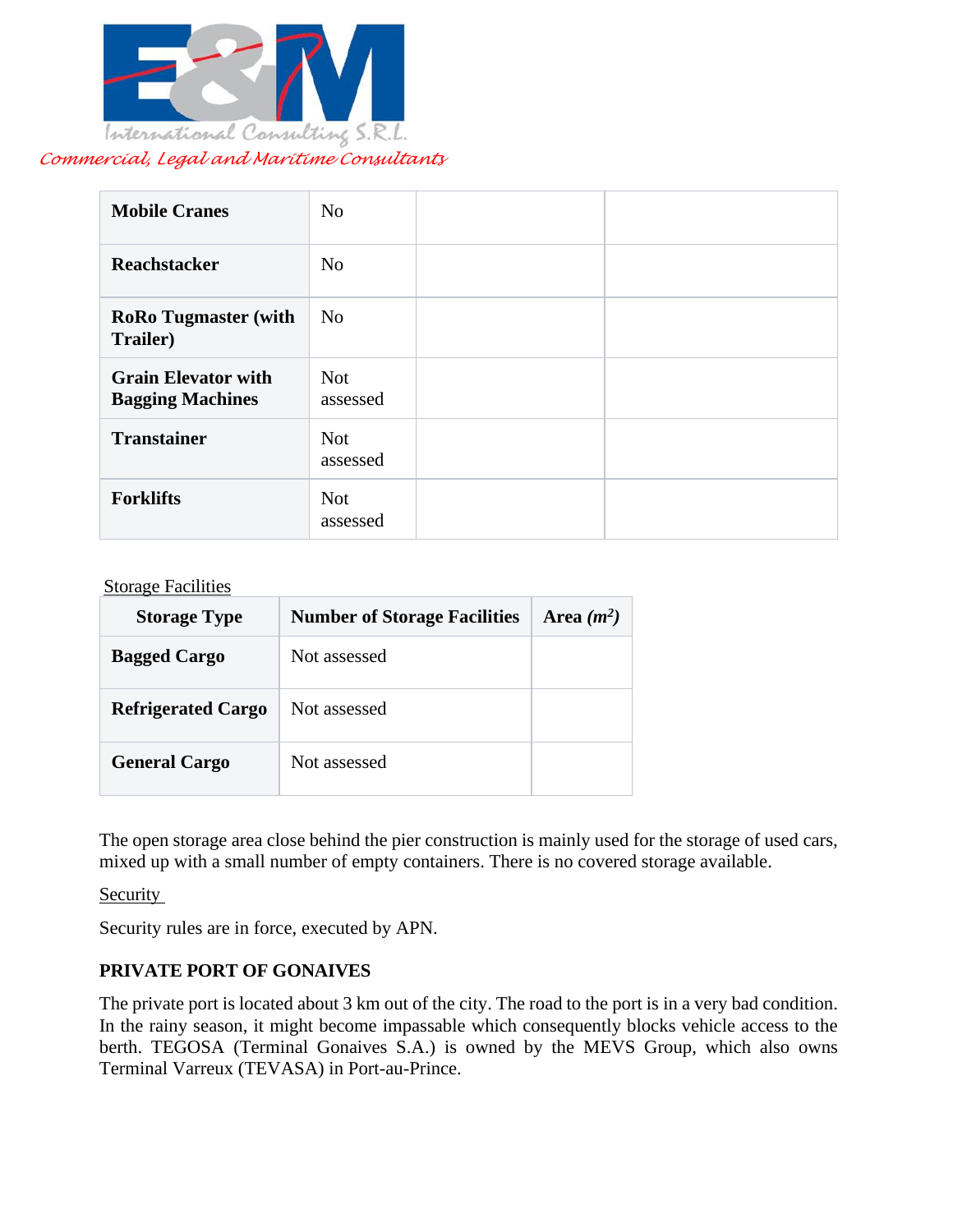

| <b>Port Location and Contact</b>                                                              |                                          |  |  |
|-----------------------------------------------------------------------------------------------|------------------------------------------|--|--|
| Country                                                                                       | Haiti                                    |  |  |
| <b>Province or District</b>                                                                   | Gonaives                                 |  |  |
| <b>Nearest Town or City</b>                                                                   | Gonaives                                 |  |  |
| with Distance from Port                                                                       | $3 \text{ km}$                           |  |  |
| Latitude                                                                                      | 19.45240                                 |  |  |
| Longitude                                                                                     | $-72.71670$                              |  |  |
| <b>Managing Company or Port Authority</b>                                                     | <b>MEVS</b> Group                        |  |  |
| <b>Nearest Airport and Airlines with Frequent International</b><br><b>Arrivals/Departures</b> | Aéroport international de<br>Cap-Haitien |  |  |
|                                                                                               | <b>American Airlines</b>                 |  |  |
|                                                                                               | InterCaribbean Airways                   |  |  |
|                                                                                               | <b>IBC</b> Airways                       |  |  |

# **Berthing Specifications**

| <b>Type of Berth</b>      | Quantity | Length<br>(m) | <b>Maximum</b><br>Draft $(m)$ | <b>Comments</b> |
|---------------------------|----------|---------------|-------------------------------|-----------------|
| <b>Conventional Berth</b> |          |               |                               |                 |
| <b>Container Berth</b>    | 1        | 50            | 30                            |                 |
| <b>Silo Berth</b>         |          |               |                               |                 |
| <b>Berthing Tugs</b>      |          |               |                               |                 |
| <b>Water Barges</b>       |          |               |                               |                 |

According to the operator, RoRo vessels are handled, too. Ships which are not equipped with a side ramp but only with stern ramp must moor with the stern ramp to the berth (Piraeus style).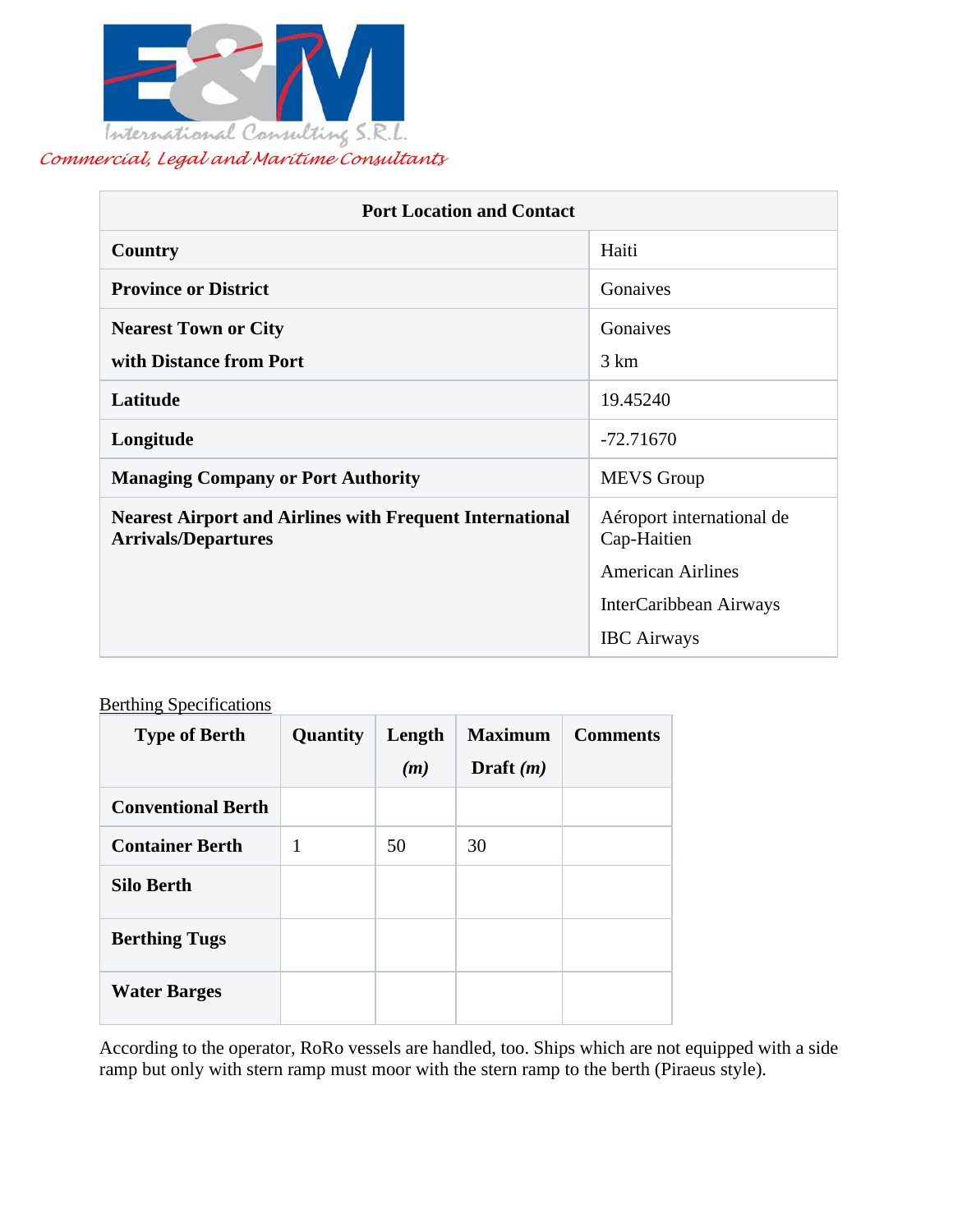

# Port Handling Equipment

The port handling equipment is owned and managed privately.

There is no functional equipment on the berth; the use of ships gear is strictly recommendable.

| Equipment                                             | <b>Available</b>       | <b>Total Quantity and</b><br><b>Capacity Available</b> | <b>Comments on Current</b><br><b>Condition and Actual</b><br><b>Usage</b> |
|-------------------------------------------------------|------------------------|--------------------------------------------------------|---------------------------------------------------------------------------|
| <b>Dockside Crane</b>                                 | N <sub>o</sub>         |                                                        |                                                                           |
| <b>Container Gantries</b>                             | N <sub>0</sub>         |                                                        |                                                                           |
| <b>Mobile Cranes</b>                                  | Yes                    | Not assessed                                           | Not assessed                                                              |
| Reachstacker                                          | N <sub>o</sub>         |                                                        |                                                                           |
| <b>RoRo Tugmaster (with</b><br>Trailer)               | N <sub>o</sub>         |                                                        |                                                                           |
| <b>Grain Elevator with</b><br><b>Bagging Machines</b> | <b>Not</b><br>assessed |                                                        |                                                                           |
| <b>Transtainer</b>                                    | <b>Not</b><br>assessed |                                                        |                                                                           |
| <b>Forklifts</b>                                      | <b>Not</b><br>assessed |                                                        |                                                                           |

# Storage Facilities

Storage facilities are very limited and utilized for used cars and empty containers.

| <b>Storage Type</b>       | <b>Number of Storage Facilities</b> | Area $(m^2)$       |
|---------------------------|-------------------------------------|--------------------|
| <b>Bagged Cargo</b>       |                                     |                    |
| <b>Refrigerated Cargo</b> |                                     |                    |
| <b>General Cargo</b>      |                                     | 560 m <sup>2</sup> |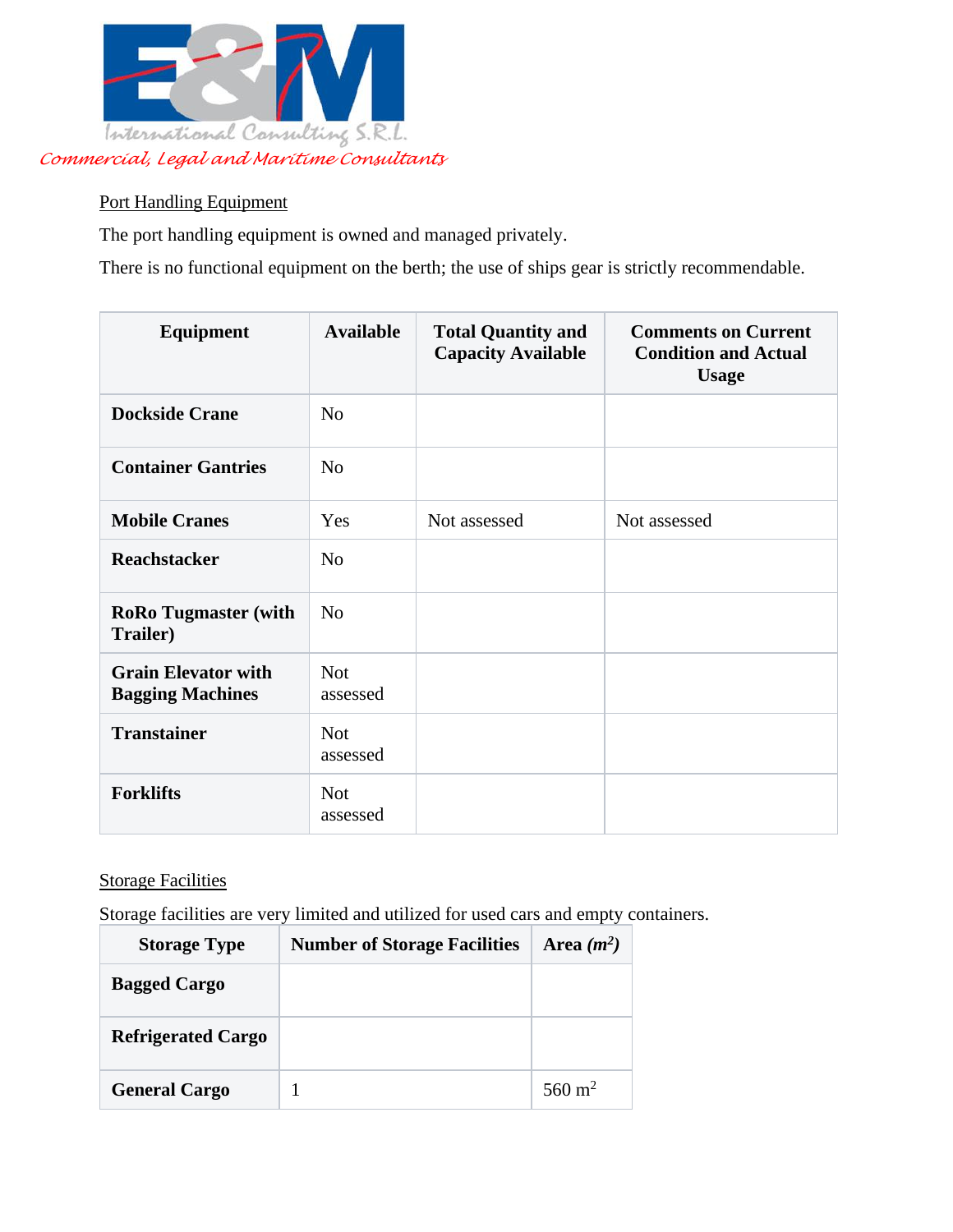

# **PORT OF SAINT MARC**

| <b>Port Location and Contact</b>                                                              |                                                   |  |  |  |
|-----------------------------------------------------------------------------------------------|---------------------------------------------------|--|--|--|
| <b>Country</b>                                                                                | Haiti                                             |  |  |  |
| <b>Province or District</b>                                                                   | Artibonite                                        |  |  |  |
| <b>Nearest Town or City</b>                                                                   | Port-au-Price                                     |  |  |  |
| with Distance from Port                                                                       | 85 km                                             |  |  |  |
| <b>Port's Complete Name</b>                                                                   | Port of Saint Marc                                |  |  |  |
| Latitude                                                                                      | 19.10962                                          |  |  |  |
| Longitude                                                                                     | $-72.70279$                                       |  |  |  |
| <b>Managing Company or Port Authority</b>                                                     | Autorite Portuaire Nationale (APN)                |  |  |  |
| <b>Management Contact Person</b>                                                              | apnpap@apn.gouv.ht (generic APN<br>contact email) |  |  |  |
| <b>Nearest Airport and Airlines with Frequent</b><br><b>International Arrivals/Departures</b> | Port-au-Prince International Airport<br>(PAP)     |  |  |  |
|                                                                                               | <b>Aerolineas Mas</b>                             |  |  |  |
|                                                                                               | Air Canada                                        |  |  |  |
|                                                                                               | Air France                                        |  |  |  |
|                                                                                               | <b>American Airlines</b>                          |  |  |  |
|                                                                                               | <b>Delta Airlines</b>                             |  |  |  |

# Berthing Specifications

RoRo vessels are moored in Piraeus style, with stern ramp to the berth, the use of anchor(s) and headlines along the vessel and its stern to the quay.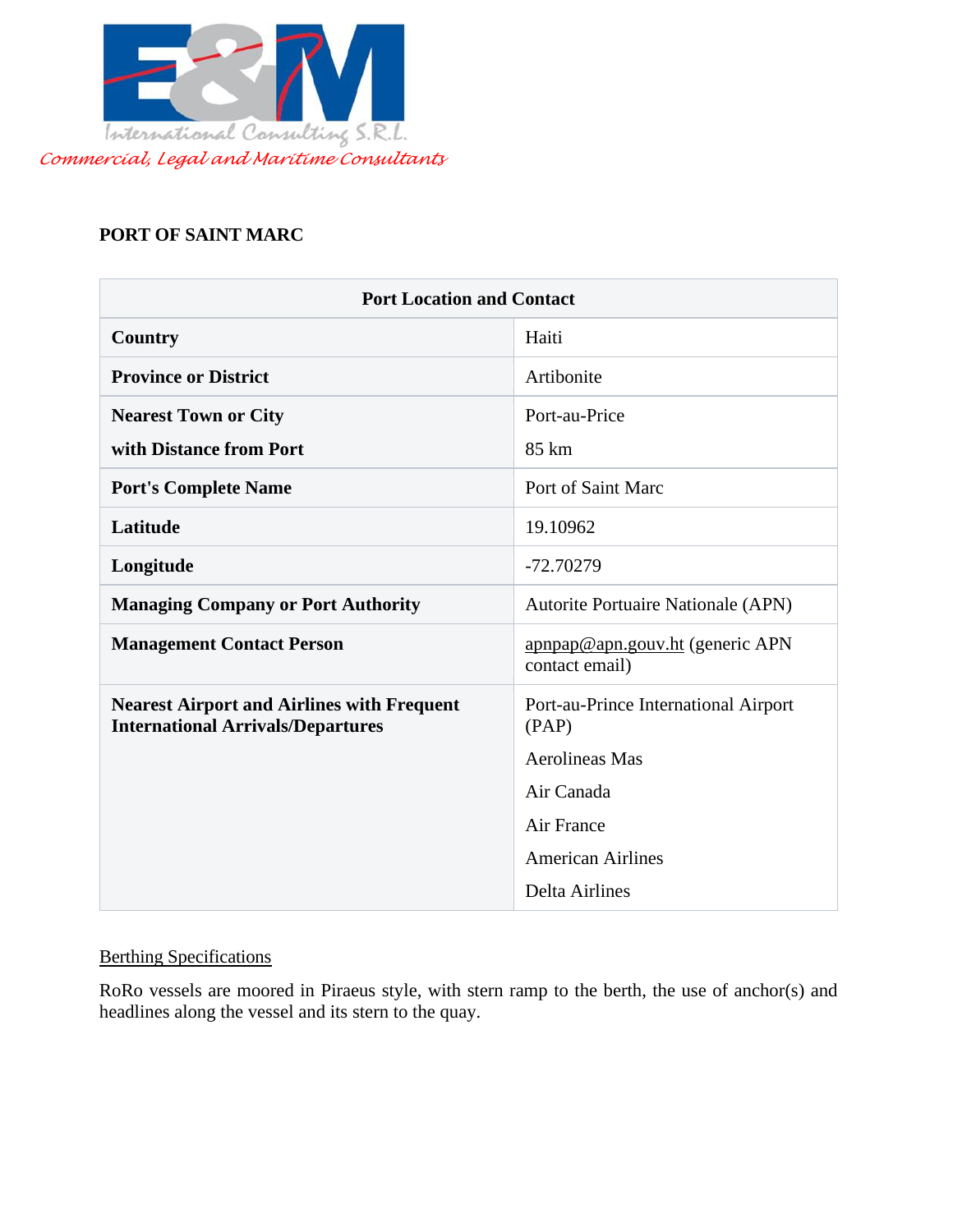

| <b>Type of Berth</b>                | Quantity       | Length<br>(m) | <b>Maximum</b><br>Draft $(m)$ | <b>Comments</b>                                                         |
|-------------------------------------|----------------|---------------|-------------------------------|-------------------------------------------------------------------------|
| <b>Conventional</b><br><b>Berth</b> | 1              | 40            | <b>Not</b><br>assessed        | 40x80 wharf including<br>administration building and small<br>warehouse |
| <b>Container</b><br><b>Berth</b>    | $\Omega$       |               |                               |                                                                         |
| <b>Silo Berth</b>                   | $\Omega$       |               |                               |                                                                         |
| <b>Berthing Tugs</b>                | $\theta$       |               |                               |                                                                         |
| <b>Water Barges</b>                 | $\overline{0}$ |               |                               |                                                                         |

# Port Handling Equipment

Handling equipment is managed by the government.

| Equipment                                             | <b>Available</b>       | <b>Total Quantity and</b><br><b>Capacity Available</b> | <b>Comments on Current</b><br><b>Condition and Actual</b><br><b>Usage</b> |
|-------------------------------------------------------|------------------------|--------------------------------------------------------|---------------------------------------------------------------------------|
| <b>Dockside Crane</b>                                 | N <sub>o</sub>         |                                                        |                                                                           |
| <b>Container Gantries</b>                             | N <sub>o</sub>         |                                                        |                                                                           |
| <b>Mobile Cranes</b>                                  | N <sub>o</sub>         |                                                        |                                                                           |
| <b>Reachstacker</b>                                   | <b>Not</b><br>assessed |                                                        |                                                                           |
| <b>RoRo Tugmaster (with</b><br>Trailer)               | <b>Not</b><br>assessed |                                                        |                                                                           |
| <b>Grain Elevator with</b><br><b>Bagging Machines</b> | <b>Not</b><br>assessed |                                                        |                                                                           |
| <b>Transtainer</b>                                    | <b>Not</b><br>assessed |                                                        |                                                                           |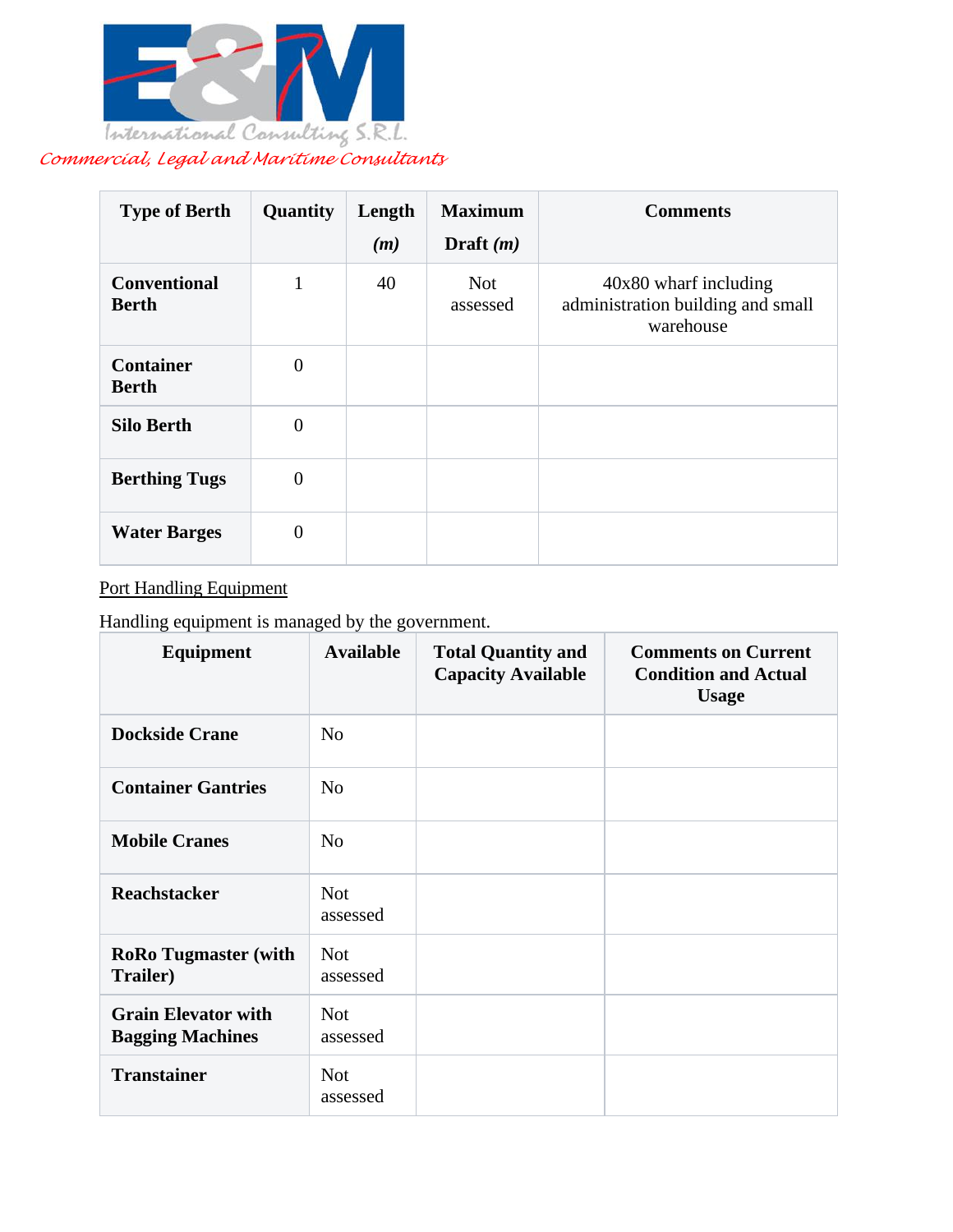

| <b>Forklifts</b> | . <del>.</del><br><b>Not</b> |  |
|------------------|------------------------------|--|
|                  | assessed                     |  |

No shore-based cargo handling equipment is available in the port area, For Lift on/lift-off operations, the ships gear have to be used. Yard handling equipment must be organized by the relevant ship agent, same as longshoremen.

#### Storage Facilities

A limited number of containers can be stored in the terminal area; larger volumes should be brought out of the port area. For international shipments, the custom clearance must be done within the limited space of the port.

Outside the port, about 500 m southwest, there are beach-like shores where local products (e.g. charcoal in bags) are loaded on / unloaded from local wooden vessels. All activities are carried out manually/manpower.

### Security

The APN supervised Port of Saint Marc has security installations which are said to go in line with ISPS standards.

### **PORT OF CARRIÈS**

The port is used for serving the island of La Gonave, both with a ferry-like passenger vessel and local wooden vessels. No international traffic is handled. The port is located very close to the main road (N1) connecting Port-au-Prince and Carriès.

| <b>Port Location and Contact</b>          |                                    |  |  |  |
|-------------------------------------------|------------------------------------|--|--|--|
| Country                                   | Haiti                              |  |  |  |
| <b>Province or District</b>               | <b>Ouest Department</b>            |  |  |  |
| <b>Nearest Town or City</b>               | Cabaret (29 km)                    |  |  |  |
| with Distance from Port                   | Port Au Principe (57 km)           |  |  |  |
| <b>Port's Complete Name</b>               | Cariesse Ferry Terminal            |  |  |  |
| Latitude                                  | 18.88898                           |  |  |  |
| Longitude                                 | $-72.62295$                        |  |  |  |
| <b>Managing Company or Port Authority</b> | Autorité Portuaire Nationale (APN) |  |  |  |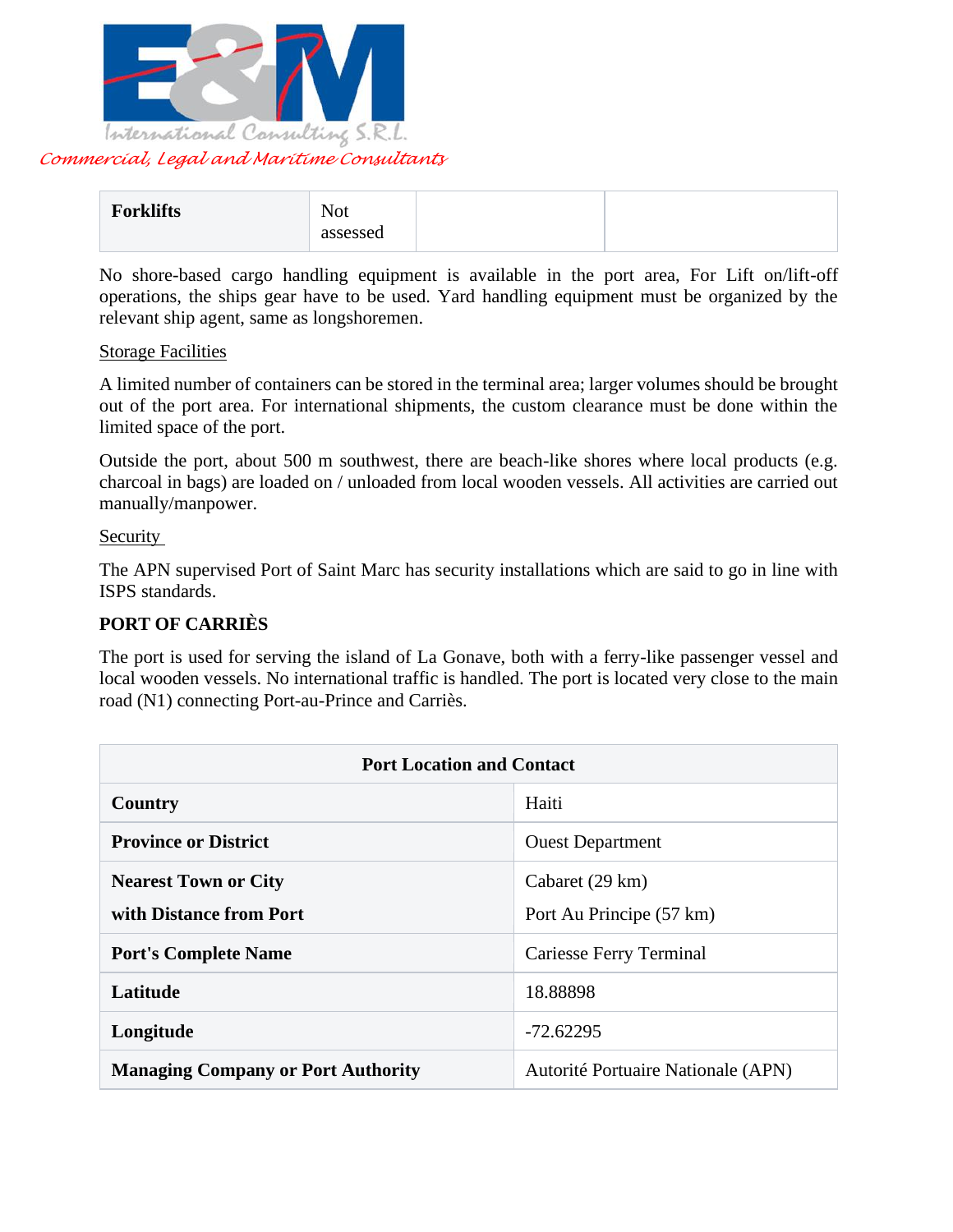

| <b>Management Contact Person</b>                                                              | $\frac{\text{appap@apn.gouv.h}{\text{time}}$ (generic APN<br>contact email) |
|-----------------------------------------------------------------------------------------------|-----------------------------------------------------------------------------|
| <b>Nearest Airport and Airlines with Frequent</b><br><b>International Arrivals/Departures</b> | Port-au-Prince International Airport<br>(PAP)                               |
|                                                                                               | Aerolineas Mas                                                              |
|                                                                                               | Air Canada                                                                  |
|                                                                                               | Air France                                                                  |
|                                                                                               | <b>American Airlines</b>                                                    |
|                                                                                               | Delta Airlines                                                              |

### Berthing Specifications

| <b>Type of Berth</b>      | Quantity | Length | <b>Maximum</b> | <b>Comments</b> |
|---------------------------|----------|--------|----------------|-----------------|
|                           |          | (m)    | Draft $(m)$    |                 |
| <b>Conventional Berth</b> | 1        | 30     | 4.5            | Ferry Terminal  |
| <b>Conventional Berth</b> | 1        | 90     | 5.8            | Main Wharf      |
| <b>Container Berth</b>    | 0        |        |                |                 |
| <b>Silo Berth</b>         | 0        |        |                |                 |
| <b>Berthing Tugs</b>      | 0        |        |                |                 |
| <b>Water Barges</b>       | 0        |        |                |                 |

The main wharf ("ferry terminal") is built on piles, therefore a weight limitation for working with port handling equipment must be kept in mind.

### Port Handling Equipment

No shore-based cargo handling equipment is positioned in the port. Vessel loading / unloading is done manually/manpower.

### **Storage Facilities**

Within the direct port area, no storage facilities are available.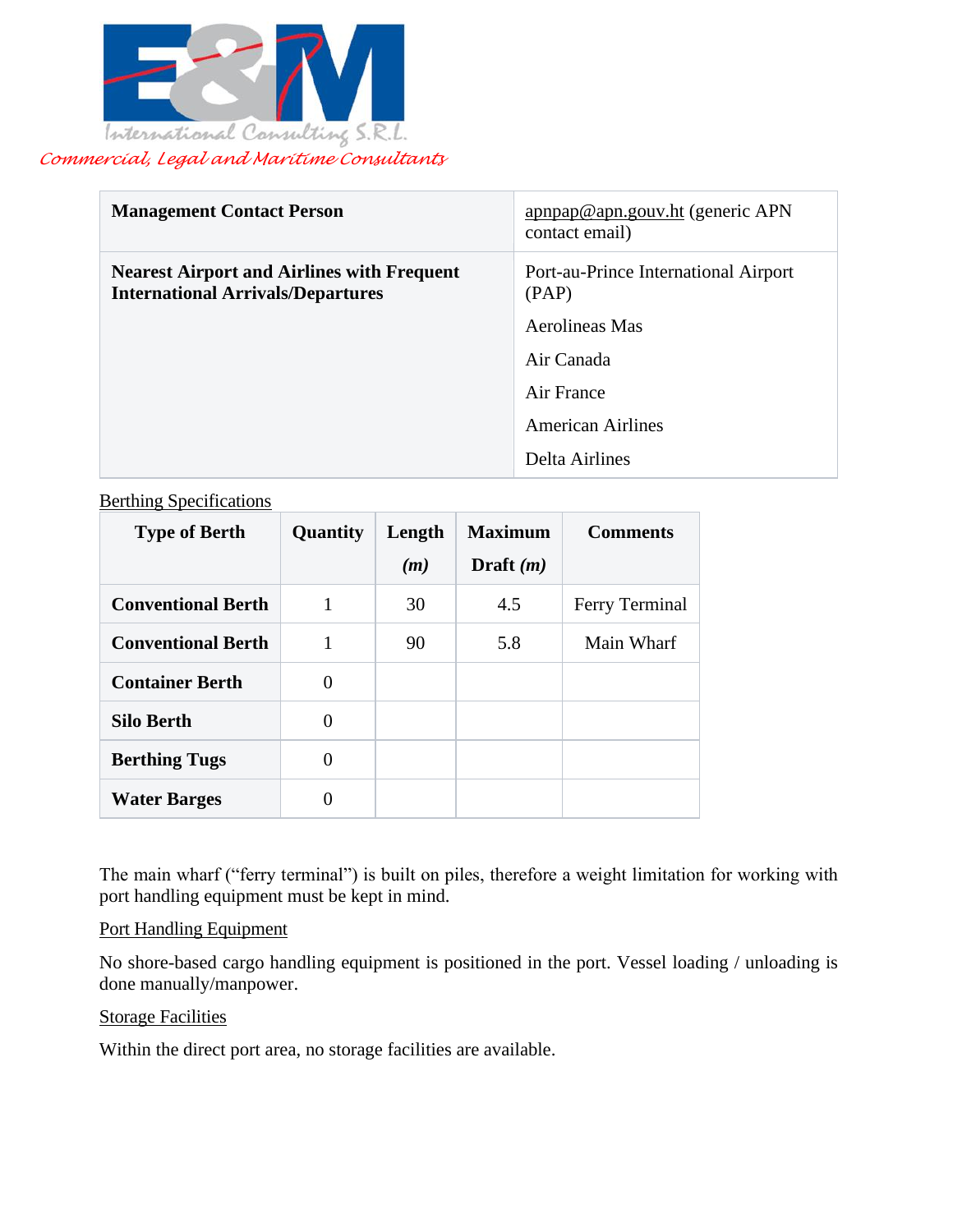

# **PORT OF CAP HAITIEN**

The port is considered to be the second largest in Haiti, though Lafito has the potential to overtake it. At present, there are two shipping lines calling Cap Haitien regularly, both on a weekly basis: CMA CGM and Antillean. CMA-CGM is feedering from and to Kingston / Jamaica and Antillean, handling minor volumes of abt. 30 containers per week, from Miami.

USAID is providing funds to restore and refurbish the port facilities. The rehabilitation of the port will likely be finished in late 2018 and will include the building of port infrastructure as well as the development of a safety plan.

| <b>Port Location and Contact</b>                                                              |                                                                                                                   |  |  |  |
|-----------------------------------------------------------------------------------------------|-------------------------------------------------------------------------------------------------------------------|--|--|--|
| Country                                                                                       | Haiti                                                                                                             |  |  |  |
| <b>Province or District</b>                                                                   | Cap Haitien                                                                                                       |  |  |  |
| <b>Nearest Town or City</b>                                                                   | Cap-Haitien                                                                                                       |  |  |  |
| with Distance from Port                                                                       | $0 \text{ km}$                                                                                                    |  |  |  |
| <b>Port's Complete Name</b>                                                                   | Port International du Cap Haitien                                                                                 |  |  |  |
| Latitude                                                                                      | 19.75949                                                                                                          |  |  |  |
| Longitude                                                                                     | $-72.19547$                                                                                                       |  |  |  |
| <b>Managing Company or Port Authority</b>                                                     | <b>Autorite Portuaire Nationale (APN)</b>                                                                         |  |  |  |
| <b>Management Contact Person</b>                                                              | apnpap@apn.gouv.ht (generic APN<br>contact email)                                                                 |  |  |  |
| <b>Nearest Airport and Airlines with Frequent</b><br><b>International Arrivals/Departures</b> | Aéroport international de Cap-Haitien<br><b>American Airlines</b><br>InterCaribbean Airways<br><b>IBC</b> Airways |  |  |  |

# Port Performance

By physical observation at the time of the assessment, productivity was 9 moves/ hour. Container feeder "Nadja" of CMA-CGM was working from 09.30 until 18.30 discharging 39 full 20' boxes and loading 40 MT 40' boxes with one ship's crane on one hatch. There were enough trucks, circulating between the container yard and the vessel, in service. Totally, CTSA is operating 10 truck heads with container chassis on the terminal.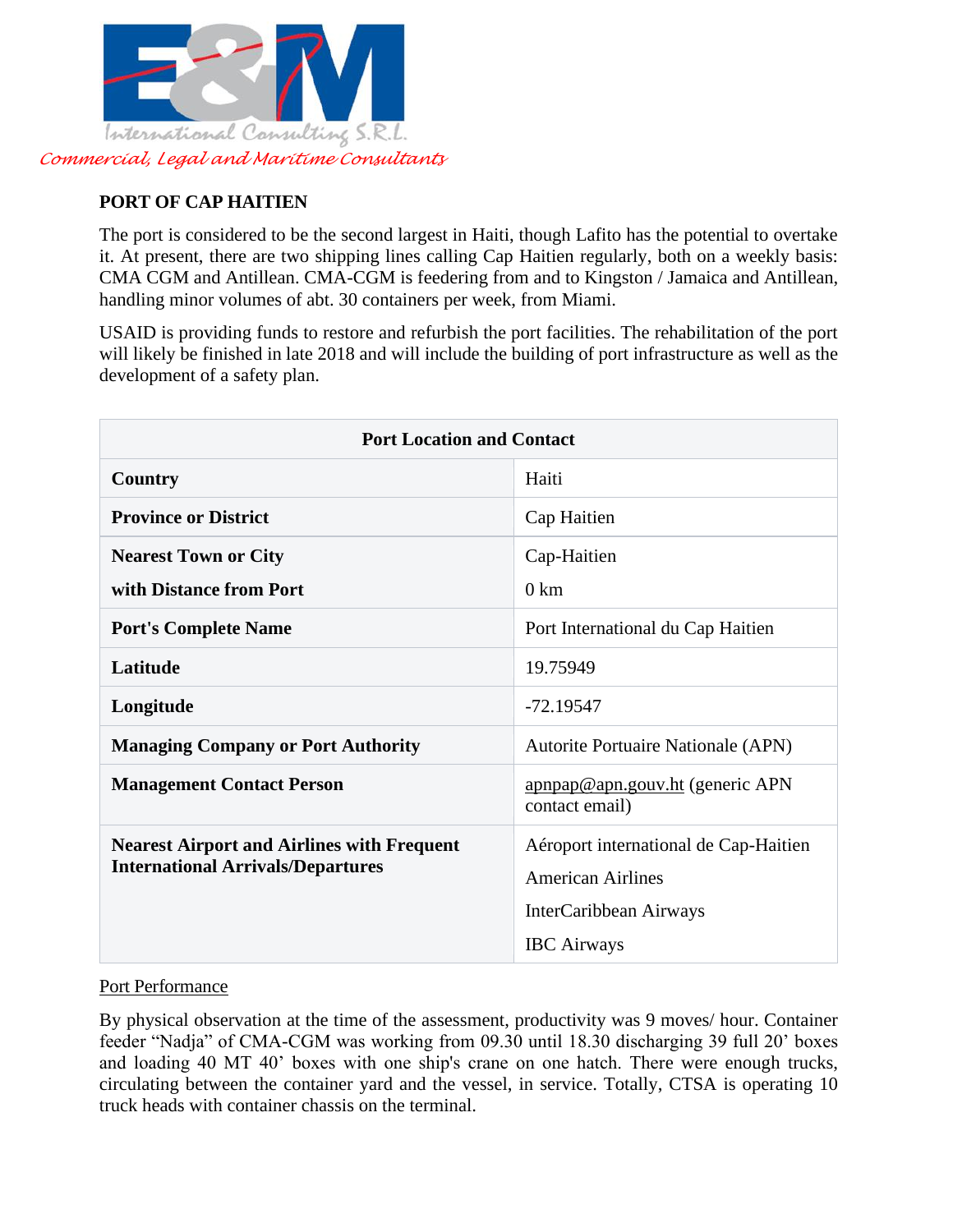

The navigation channel (West Channel) is well marked with buoys. Navigation by night is possible, depending on the master's decision and the port pilot.

| <b>Type of</b><br><b>Berth</b>      | Quantity     | Length<br>(m) | <b>Maximum</b><br>Draft $(m)$ | <b>Comments</b>                                                                                                                                                                                                                                                                                                                         |
|-------------------------------------|--------------|---------------|-------------------------------|-----------------------------------------------------------------------------------------------------------------------------------------------------------------------------------------------------------------------------------------------------------------------------------------------------------------------------------------|
| <b>Conventional</b><br><b>Berth</b> | $\mathbf{1}$ | 100           | 3.5                           | The cabotage berth has a length of 100<br>m and a water depth of 3.5 m.                                                                                                                                                                                                                                                                 |
| <b>Conventional</b><br><b>Berth</b> | 1            | 250           | 8.5                           | "International Trade Quay". With a<br>total length of 250 m and a 30 m wide<br>RoRo ramp for the operation of stern<br>ramp vessels                                                                                                                                                                                                     |
| <b>Container</b><br><b>Berth</b>    | 1            | 115           | 9                             | "Cruise/Container Berth". Ships must<br>be moored with one end on the isolated<br>concrete block at the end of the former<br>walkway. The water depth is stated<br>with $10.5$ m, but due to missing<br>soundings in the last years, vessels'<br>draft should not exceed 9 m. Two<br>fenders in the middle of the berth are<br>missing. |
| <b>Silo Berth</b>                   |              |               |                               | Not assessed                                                                                                                                                                                                                                                                                                                            |
| <b>Berthing</b><br>Tugs             |              |               |                               | Not assessed                                                                                                                                                                                                                                                                                                                            |
| <b>Water Barges</b>                 |              |               |                               | Not assessed                                                                                                                                                                                                                                                                                                                            |

Berthing Specifications

# Port Handling Equipment

Stands under the supervision of APN, who oversee infrastructure, security, administration and (partly) operational matters.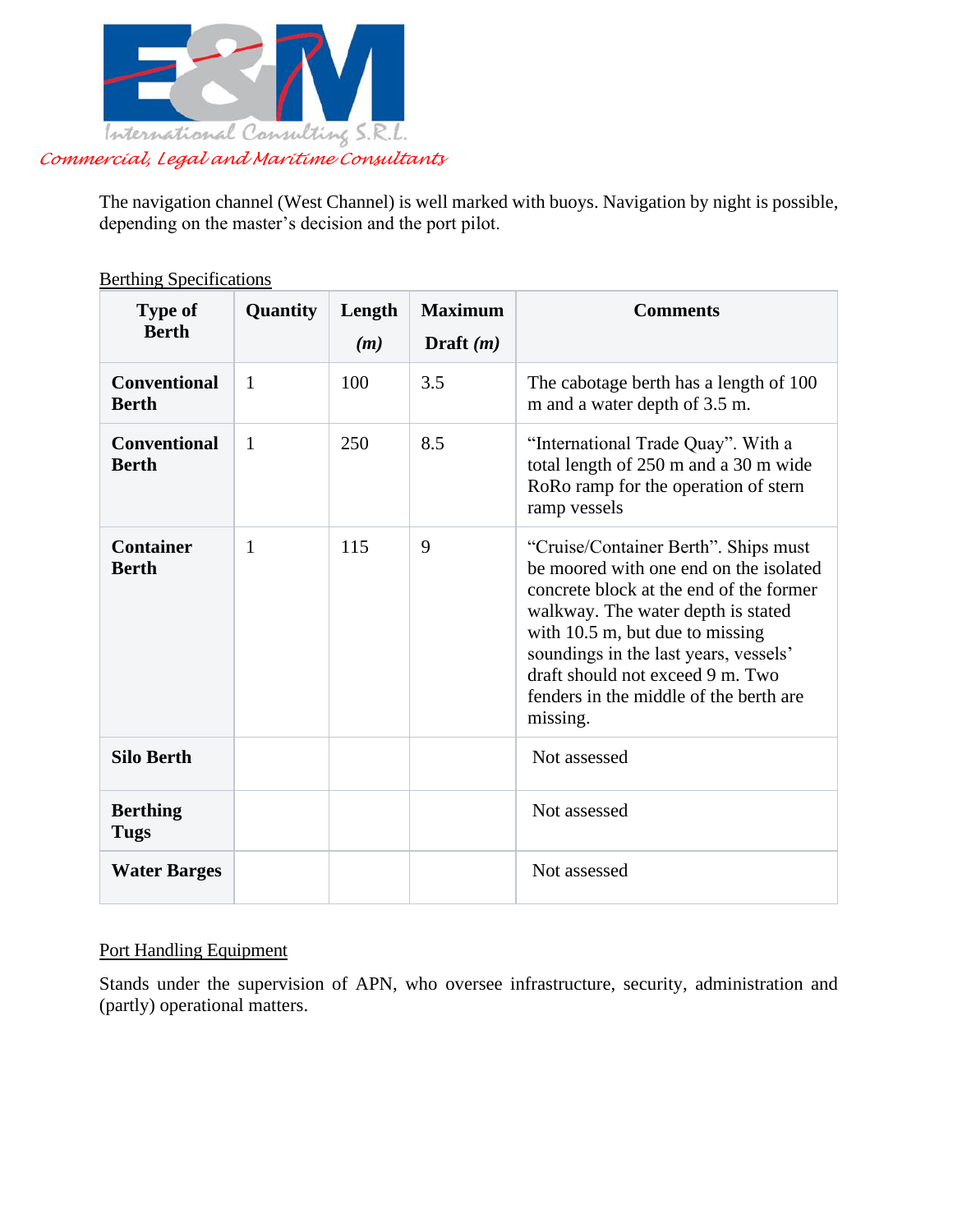

| <b>Equipment</b>                                      | <b>Available</b>       | <b>Total Quantity and</b><br><b>Capacity Available</b> | <b>Comments on Current</b><br><b>Condition and Actual</b><br><b>Usage</b> |
|-------------------------------------------------------|------------------------|--------------------------------------------------------|---------------------------------------------------------------------------|
| <b>Dockside Crane</b>                                 | <b>Not</b><br>assessed |                                                        |                                                                           |
| <b>Container Gantries</b>                             | <b>Not</b><br>assessed |                                                        |                                                                           |
| <b>Mobile Cranes</b>                                  | <b>Not</b><br>assessed |                                                        |                                                                           |
| <b>Reachstacker</b>                                   | <b>Not</b><br>assessed |                                                        |                                                                           |
| <b>RoRo Tugmaster (with</b><br><b>Trailer)</b>        | <b>Not</b><br>assessed |                                                        |                                                                           |
| <b>Grain Elevator with</b><br><b>Bagging Machines</b> | <b>Not</b><br>assessed |                                                        |                                                                           |
| <b>Transtainer</b>                                    | <b>Not</b><br>assessed |                                                        |                                                                           |
| <b>Forklifts (Toploaders)</b>                         | Yes                    | 3                                                      | CTSA operated                                                             |

A packing station (covered) is available in the yard, same as a limited number of reefer container plugs. For breakbulk and bulk cargoes, stevedores must be ordered via the ship's agent. The relevant equipment is also organized by the agents. CTSA is not delivering breakbulk services. Vehicles (mostly used cars) are either discharged via the RoRo-ramp or by crane directly on the general cargo berth and are stored next to the container yard.

### Hinterland

The road infrastructure between Gonaives and Cap Haitien (N1) was largely damaged at the time of assessment. Critical repairs to allow for trucks and container trucks were in progress.

### Storage Information

| <b>Storage Type</b> | <b>Number of Storage Facilities</b> | Area $(m^2)$ |
|---------------------|-------------------------------------|--------------|
| <b>Bagged Cargo</b> |                                     |              |